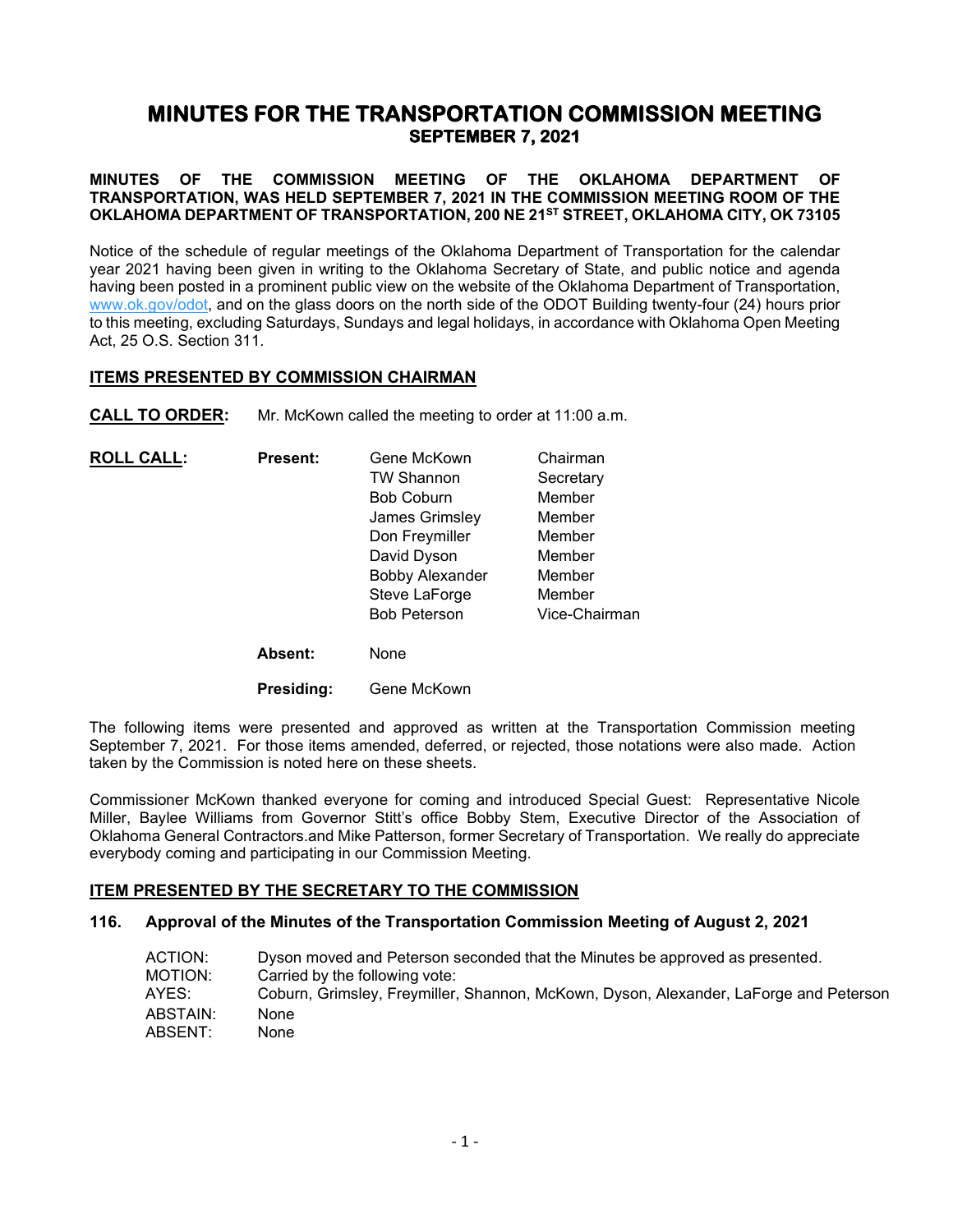# **CONSENT DOCKET PRESENTED BY COMMISSION CHAIRMAN**

# **117. Programming of Federal Railroad Crossing Safety Funds - Section 130 Title 23 Funds - Mr. Schwennesen**

#### **a) Stephens County – Commission District VII**

Near Duncan, Construction funding for a signal and surface project which includes the installation of pedestal mounted flashing lights with gates, and a full-depth concrete crossing surface at W. Fuller Road on the Union Pacific's Duncan Sub. Total cost is \$394,422.00

## **b) Grady County – Commission District VII**

Near Ninnekah, Construction funding for a signal and surface project which includes the installation of pedestal mounted flashing lights with gates, and a full-depth concrete crossing surface at Peach St. on the Union Pacific's Duncan Sub. Total cost is \$392,446.00

#### **c) Grady County – Commission District VII**

Near Ninnekah, Construction funding for a signal and surface project which includes the installation of pedestal mounted flashing lights with gates, and a full-depth concrete crossing surface at Old Fred Road on the Union Pacific's Duncan Sub. Total cost is \$376,846.00.

## **d) Okmulgee, Oklahoma and Rogers County - Commission Districts I, IV, VII – BNSF Preliminary Engineering**

Preliminary engineering contract for traffic signal pre-emption at 10 locations of signalized traffic intersection near railroad crossings near BNSF mainlines. Total cost is \$186,952.00

## **118. Speed Zone Revisions – Mr. Pendley**

- **a)** Okfuskee District III Along SH-48 including the Town of Bearden
- **b)** Garfield County District IV Along US-60 including the Town of Lahoma

## **119. Safety Improvement Projects – Mr. Pendley**

#### **a) Commissioner Districts II & III & VI & VII**

We have received a request from the Districts II, III, VI, and VII Engineers for the purchase of solar powered equipment for the installation of new school zones at the following locations:

- 1. SH 9A: District II In Le Flore County along SH 9A in the Town of Arkoma, to include school zone advanced warning signs with flashing beacons and pavement marking improvements;
- 2. US 271: District II In Le Flore County along US 271 in the Town of Talihina, to include rectangular rapid flashing beacons;
- 3. SH 24: District III In McClain County along SH 24 in the Town of Washington, to include school zone advanced warning signs with flashing beacons, rectangular rapid flashing beacons and pavement marking improvements;
- 4. SH 1: District III In Johnston County along SH 1 in the Town of Mill Creek, to include school zone advanced warning signs with flashing beacons and pavement marking improvements;
- 5. US 64: District VI In Beaver County along US 64 near the unincorporated community of Turpin, to include school entrance warning signs with flashing beacons;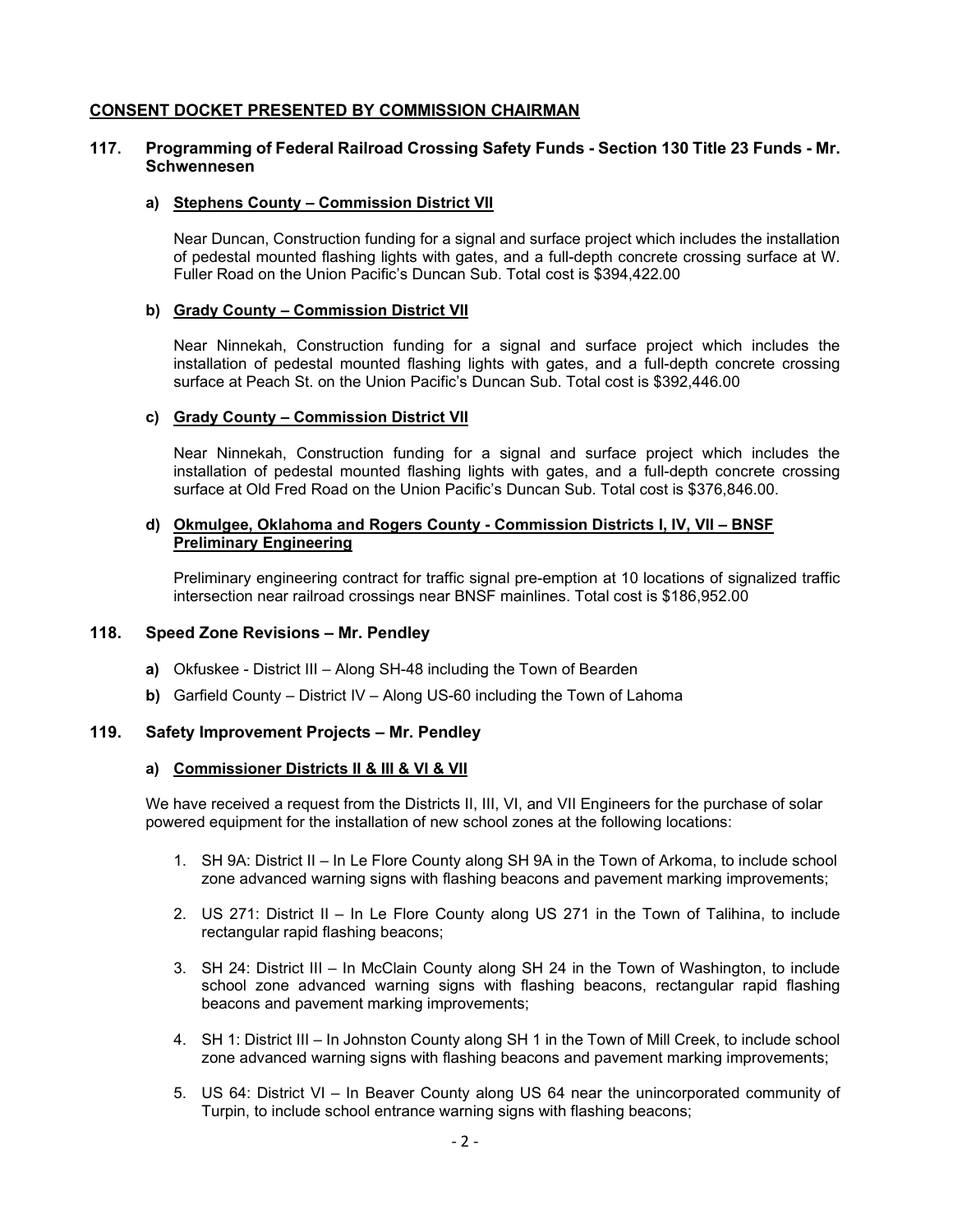- 6. US 283: District VI In Ellis County along US 283 in the Town of Shattuck, to include rectangular rapid flashing beacons;
- 7. SH 17: District VII In Comanche County along SH 17 in the Town of Sterling, to include school zone advanced warning signs with flashing beacons and pavement marking improvements;

The Project is estimated to cost \$62,000.00

#### **b) Commissioner District III & IV & VI & VIII**

Installation of centerline rumble strip and pavement markings at the following locations:

- 1. US 177: District III In Lincoln County beginning near the Lincoln and Pottawatomie County Line, extending northerly approximately 23.5 miles to near CR E840 Road (Hamner Park Road) south of Carney;
- 2. US 177: District IV In Noble County beginning near the US 177 and US 64 junction, extending northerly approximately 7.5 miles to near the US 177 and SH 15 east junction;
- 3. US 64: District IV In Noble County beginning near Cedar Street east of Perry, extending easterly approximately 11.5 miles to the US 64 and US 177 junction;
- 4. SH 58: District VI In Major County beginning near the Major and Blaine County Line, extending northerly approximately 8 miles to near the US 60 west and SH 58 junction south of Fairview;
- 5. SH 51A: District VI In Major County beginning near the Major and Blaine County Line, extending northerly approximately 1 mile to near the SH 58 and SH 51A junction;
- 6. US 60: District VI In Major County beginning just south of E0490 Road north of Fairview, extending northerly approximately 4.5 miles to the US 60 and US 412 junction in Orienta;
- 7. US 60: District VI In Major County beginning near the US 60 and US 281 junction in Chester, extending easterly approximately 26 miles to near 1st Avenue south of Fairview:
- 8. SH 97: District VIII In Creek County beginning at the SH 97 and SH 66 and US 75 Alternate in Sapulpa, extending northerly approximately 1 mile to near Bird Avenue;
- 9. IH 44: District VIII In Tulsa County beginning near the IH 44 and Memorial Drive junction, extending northerly approximately 1.5 miles to near the IH 44 and US 169 Junction;

The Project is estimated to cost \$1,220,663.00

# **120. Land Sales – Mr. Phillips**

- **a)** McCurtain County District I located along US-70 approximately 2.37 miles west of the Oklahoma/Arkansas State Line and approximately 4.32 miles east of Eagletown, OK - \$9,777.70
- **b)** Oklahoma County District IV located south of the OKC Blvd. on South Shields Blvd. between SW 3rd Street & SW 4th Street in Oklahoma City, OK - \$155,896.00
- **c)** Oklahoma County District IV located along the south side of East Reno Avenue, and on the north side of I-40 in the northeasterly quadrant of the intersection of I-235 & I-40 in Oklahoma City, OK - \$360,000.00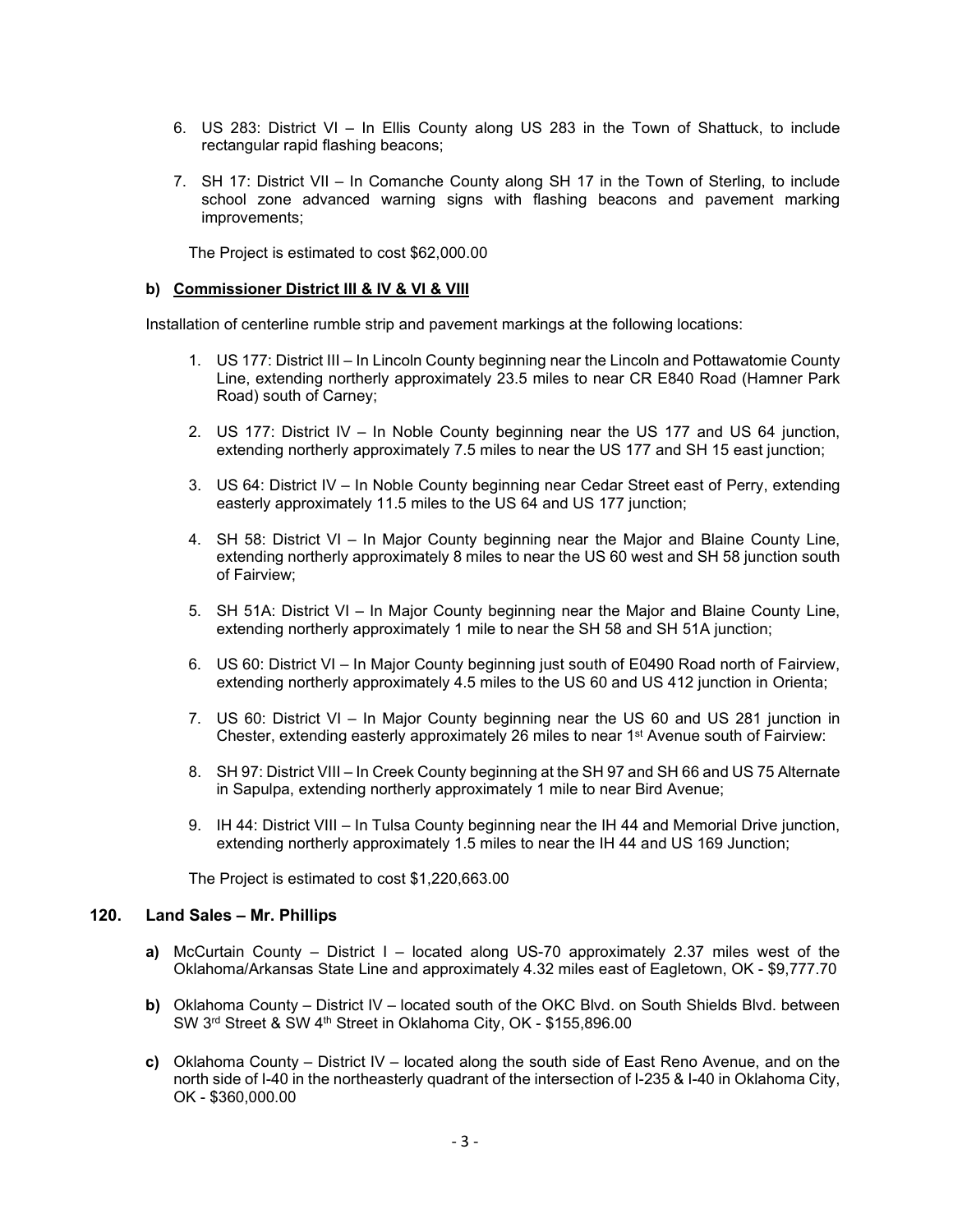**d)** Creek County – District VIII – located along west side and the east side of US-75-A, between 15<sup>th</sup> Street & the BNSF Railroad on the west and between 15<sup>th</sup> Street & 16<sup>th</sup> Street on the east in the Town of Mounds, OK - \$8,500.00

# **121. Memorial Highway and Bridge Designations - Ms. Smith**

| ACTION: | Coburn moved and Shannon seconded that the Item be approved as presented.             |
|---------|---------------------------------------------------------------------------------------|
| MOTION: | Carried by the following vote:                                                        |
| AYES:   | Coburn, Grimsley, Freymiller, Shannon, McKown, Dyson, Alexander, LaForge and Peterson |
| NAYES:  | None                                                                                  |
| ABSENT: | None                                                                                  |

# **END OF CONSENT DOCKET**

# **ITEM PRESENTED BY THE DIRECTOR OF OPERATIONS – Mr. Davis**

## **122. Declaration of Emergency Bridge Repair Project**

Cotton County - District VII – County Road over I-44 located 2.6 miles north Oklahoma/Texas State Line - \$315,000

**Information Only**: No Commission action required.

**NOTE:** Mr. Davis gave a short timeline of events:

## **Thursday, August 12th**:

Bridge hit happened shortly before noon.

Traffic control was placed and traffic was diverted.

District 7 requested an Emergency Declaration and was declared by Secretary Gatz;

A preliminary plan for the removal of the damaged section was all done by 4:00 p.m. that afternoon.

## **Friday, August 13th:**

At 8:00 a.m. interested contractors met at the site and were given a removal plan and asked to submit bids by 2:00 p.m. that afternoon.

At 2:15 p.m. 4 bids were opened; and C3 Construction out of Ada, Oklahoma, was recognized as the low bidder.

Workers and equipment were on the project site by 7:00 p.m. that night and at 9:00 p.m. work began.

## **Saturday, August 14th:**

Shortly after noon, just over 48 hours after the incident, the detour was lifted and traffic was restored to I-44.

So, I would like to recognize ODOT District 7 Engineer, Jay Earp and his group of employees, our Traffic and Maintenance guys that helped with traffic control; our ODOT Bridge Division, Justin, Wes, Walt, Oscar and several others here in the central office; and obviously our partners at C3 construction; thanks to *All of you* for doing a great job! But, probably the best part of this story, there were 2 people in that truck and other traffic on that bridge, and *everyone walked away with no injuries*!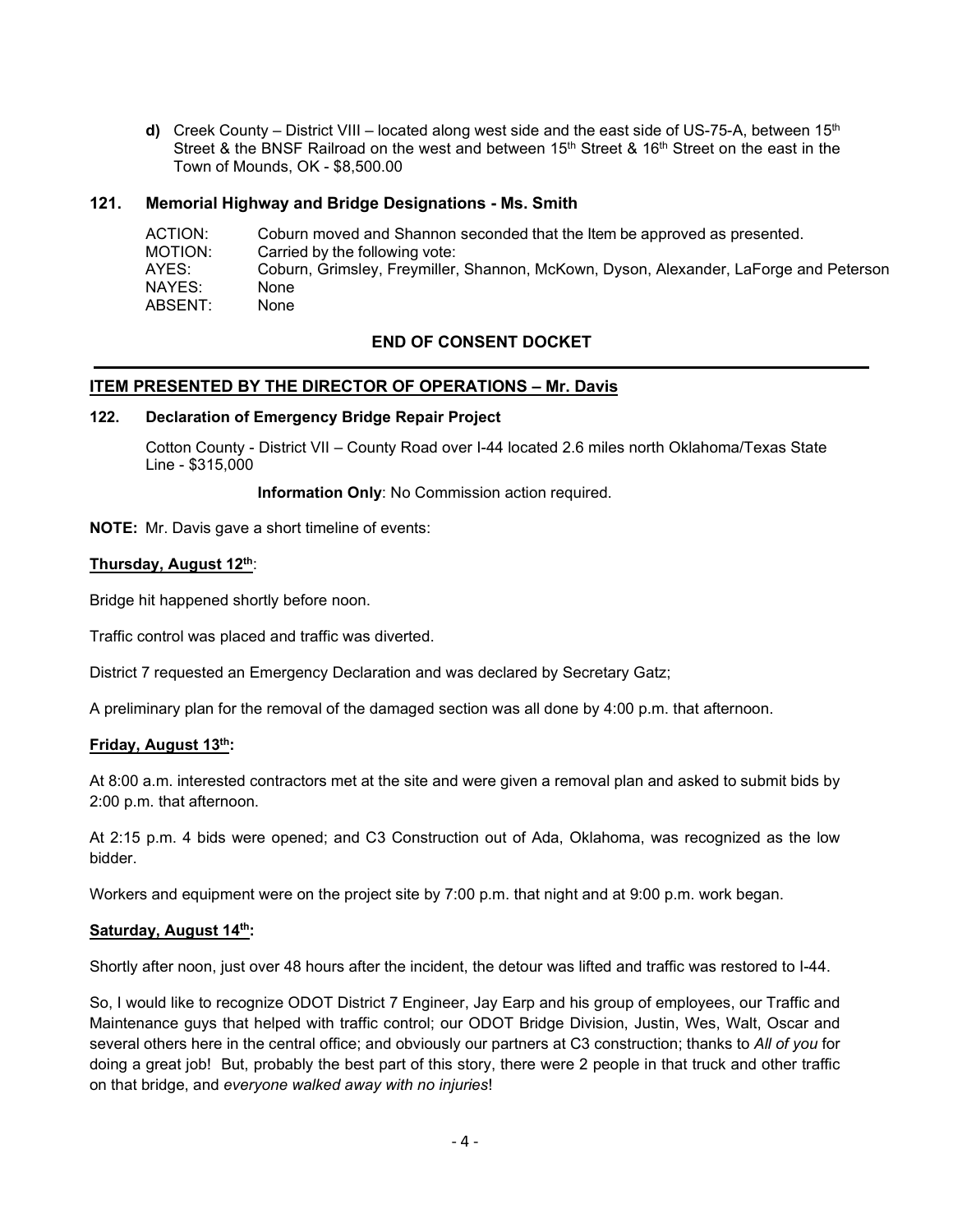# **ITEMS PRESENTED BY DIRECTOR OF ENGINEERING – Mr. Tegeler**

# **123. Programming Item**

Cotton County – District VII – a project to repair vehicle impact damage to County Road over I-44, located 2.6 miles north Oklahoma/Texas State Line - \$250,000 – Party responsible for the damage is known

| ACTION: | Peterson moved and Coburn seconded that the Item be approved as presented.            |
|---------|---------------------------------------------------------------------------------------|
| MOTION: | Carried by the following vote:                                                        |
| AYES:   | Coburn, Grimsley, Freymiller, Shannon, McKown, Dyson, Alexander, LaForge and Peterson |
| NAYES:  | None                                                                                  |
| ABSENT: | None                                                                                  |

# **NOTE:** *Commissioner Peterson stated he thought this bridge hit had already repaired?*

Mr. Tegeler said the first phase of the bridge hit was to remove the damaged part and restore traffic to the area. This is the second phase of the project which is to replace the beam.

# **124. Engineering Contracts**

**a)** Statewide – All Districts – On-Demand Engineering Services

| CI-2294A | Atkins North America, Inc.       |
|----------|----------------------------------|
| CI-2294B | <b>Cowan Group Engineering</b>   |
| CI-2294C | Garver, LLC                      |
| CI-2294D | Smith Roberts Baldischwiler, LLC |
| CI-2294E | <b>TEIM Design, PLLC</b>         |
| CI-2294F | Tetra Tech, Inc.                 |

Total Aggregate Not to Exceed Amount for these six (6) contracts is \$1,500,000.00

**b)** Statewide – All Districts – On-Demand Airborne LiDAR Mapping

| CI-2333A | Aerial Data Service, Inc.        |
|----------|----------------------------------|
| CI-2333B | Bearing Tree Land Surveying, LLC |

Total Aggregate Not to Exceed Amount for these two (2) contracts is \$1,500,00.00

**c)** Statewide – All Districts – On-Demand Cultural Resources Inventories, NRHP Evaluations & Mitigation Proposals

| CI-2334A | Ama Terra Environmental, Inc.                         |
|----------|-------------------------------------------------------|
| CI-2334B | Blanton and Associates, Inc.                          |
| CI-2334C | Cox McLain Environmental Consulting, Inc.             |
| CI-2334D | Integrated Environmental Solutions, LLC               |
| CI-2334E | Mead and Hunt. Inc.                                   |
| CI-2334F | Wood Environmental and Infrastructure Solutions, Inc. |

The aggregate not to exceed amount for these six (6) contracts is \$1,800,000.00

**d)** Statewide – All Districts – On-Demand Environmental Services for Local Government Projects

| CI-2335A | Able Consulting, LLC                      |
|----------|-------------------------------------------|
| CI-2335B | C.H. Guernsey & Company                   |
| CI-2335C | CC Environmental, LLC                     |
| CI-2335D | Cox McLain Environmental Consulting, Inc. |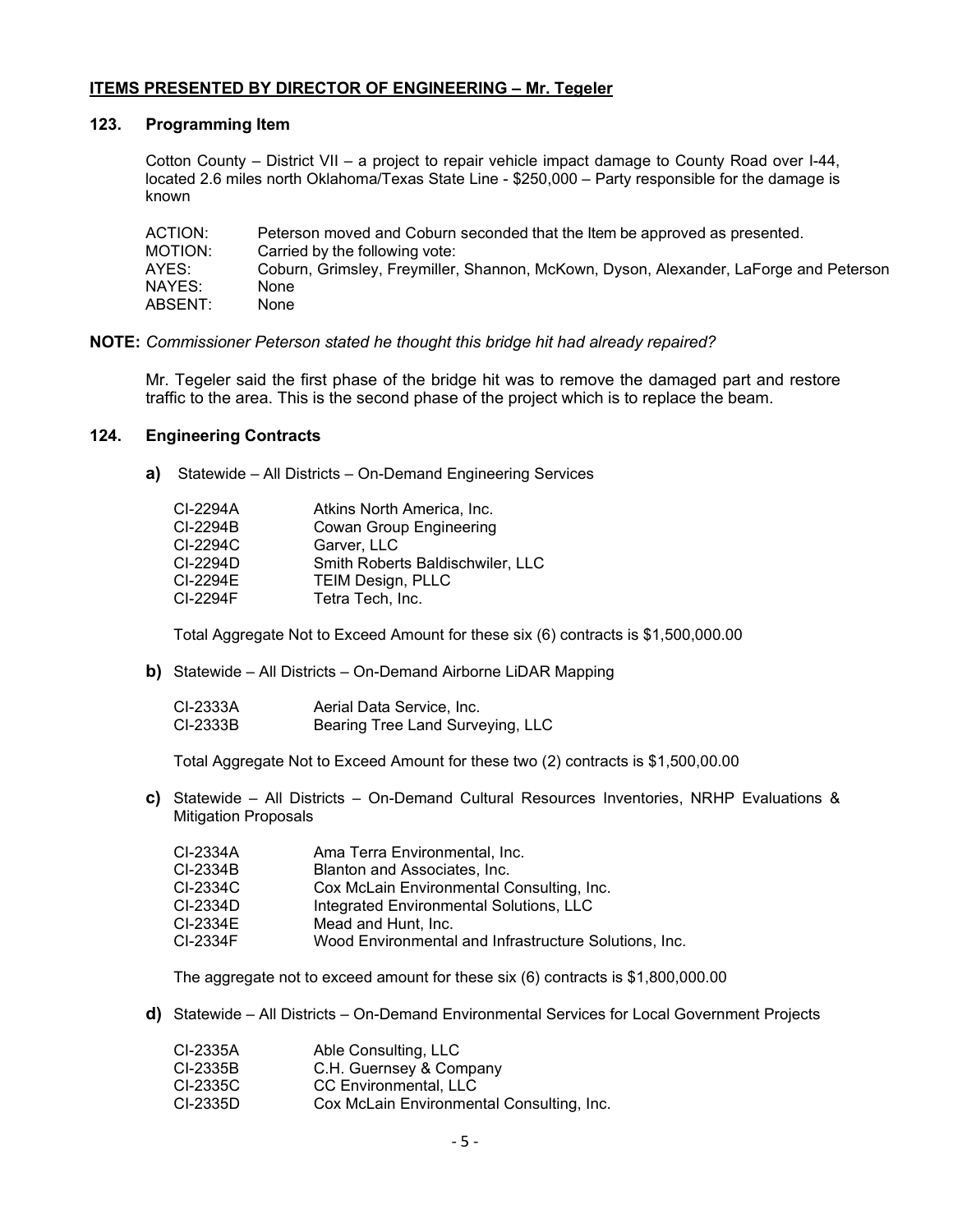| CI-2335E | CP&Y, Inc.        |
|----------|-------------------|
| CI-2335F | Garver, LLC       |
| CI-2335G | Kleinfelder, Inc. |
| CI-2335H | Olsson, Inc.      |

The aggregate not to exceed amount for these eight (8) contracts is \$2,400,000.00

**e)** Statewide – All Districts – Architectural Services and Preparation of Building Construction Plans

| CI-2338 | <b>CEC Corporation</b> | \$3,000,000.00. |
|---------|------------------------|-----------------|
|         |                        |                 |

**f)** Muskogee County – District I to provide preliminary engineering and prepare construction plans for I-40: over Arkansas River, beginning milepost 290, east 1.0 mile.

CI-2324 EST, Inc. 6380,350.00

**g)** Beckham County – District V to prepare construction plans for SH-152: beginning at SH-34 and extending east 6.0 miles to SH-6.

| CI-2329 | Freese and Nichols, Inc. | \$905,000.00 |
|---------|--------------------------|--------------|
|---------|--------------------------|--------------|

**h)** Tillman county – District V to prepare construction plans for SH-36 at Little Deep Red, Deep Red, Deep Red O'flo & Two Unnamed Creeks, located 3.0, 3.1, 3.9, 4.0 & 4.2 miles north of US-70.

| CI-2328B | <b>CONSOR Engineers, LLC</b>                                               | \$654,650.00                                                                          |
|----------|----------------------------------------------------------------------------|---------------------------------------------------------------------------------------|
| ACTION:  | Alexander moved and Dyson seconded that the Item be approved as presented. |                                                                                       |
| MOTION:  | Carried by the following vote:                                             |                                                                                       |
| AYES:    |                                                                            | Coburn, Grimsley, Freymiller, Shannon, McKown, Dyson, Alexander, LaForge and Peterson |
| NAYES:   | None                                                                       |                                                                                       |
| ABSENT:  | None                                                                       |                                                                                       |

## **125. Engineering Contract Supplements**

**a)** Statewide – All Districts – On-System Bridge Standards

| EC-1513A | Supplement 1 | CP&Y, Inc. | \$384,867.00 |
|----------|--------------|------------|--------------|
|          |              |            |              |

**b)** Seminole County – District III – this supplement is for additional engineering to develop final construction plans for SH-99 from 3.05 miles south of US-270, south 4.0 miles and SH-99 from 7.05 miles south of US-270, south 4.0 miles.

| CI-2070 | Supplement 6 | Benham Design, LLC | \$244,162.00 |
|---------|--------------|--------------------|--------------|
|         |              |                    |              |

**c)** Osage County – District VIII – this supplement is for additional engineering to develop final construction plans for SH-20: intersection at SH-20 & Jayvine Hill Road, 3.25 miles west of SH-11.

| EC-1385 | Supplement 3 | Poe and Associates, Inc. | \$12,269.00 |
|---------|--------------|--------------------------|-------------|
|---------|--------------|--------------------------|-------------|

| ACTION: | Shannon moved and Coburn seconded that the Item be approved as presented.             |
|---------|---------------------------------------------------------------------------------------|
| MOTION: | Carried by the following vote:                                                        |
| AYES:   | Coburn, Grimsley, Freymiller, Shannon, McKown, Dyson, Alexander, LaForge and Peterson |
| NAYES:  | None                                                                                  |
| ABSENT: | None                                                                                  |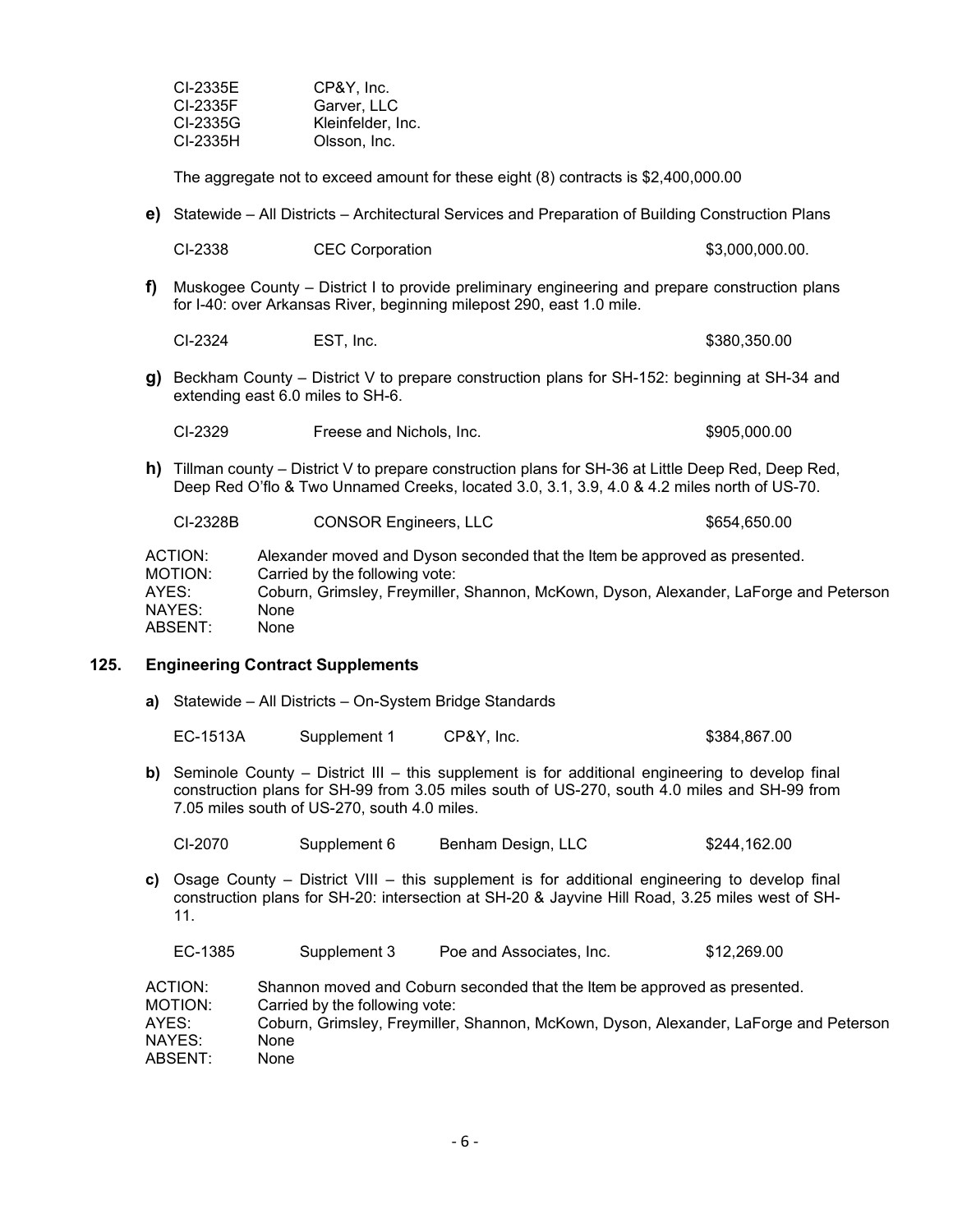## **ITEMS PRESENTED BY CONSTRUCTION DIVISION ENGINEER – Mr. Leonard**

# **126. Change Orders with Cumulative Total of \$75,000.00 or Less – Information Only**

- **a)** Atoka County SH-3B STP-203C(074)AD / 34379(04), \$43,131.00, 9.82%
- **b)** Beckham County I-40 NHPPI-4000-(098)PM / 31001(04), \$40,989.81, 0.55%
- **c)** Caddo County Ct. St. HSIPG-208C(066)AD / 32948(04), \$117.03, 0.02%
- **d)** Caddo County US-62 SSR-208B(098)SR / 34417(04), \$34,553.42, 1.86% **e)** Canadian County - I-40 - NHPPI-209N-(078)PM / 30715(04), \$13,919.08, 0.10%
- **f)** Canadian County US-281 NHPP-209N(082)3P / 31366(04), \$495.00, 0.05%
- 
- **g)** Canadian County US-81 SBR-011N(104)SB / 32762(04), \$37,560.60, 1.39%<br>**h)** Cleveland County SH-9 STP-214B(103)PM / 20266(11), \$1,500.00, 0.01%
- **h)** Cleveland County SH-9 STP-214B(103)PM / 20266(11), \$1,500.00, 0.01%<br>**i)** Cleveland County Co. Rd. CIRB-214C(105)RB / 31129(04), \$5,500.17, 0.1 **i)** Cleveland County - Co. Rd. - CIRB-214C(105)RB / 31129(04), \$5,500.17, 0.13%
- **j)** Cleveland County I-35 STP-214B(104)AG / 31506(04), \$4,307.16, 0.09%
- **k)** Cotton County I-44 SSR-4400(086)SR / 35183(04), \$2,100.00, 0.31%
- **l)** Ellis County Co. Rd. STP-223C(020)CI / 32857(04), \$48,410.60, 1.78%
- **m)** Harmon County Co. Rd. CIRB-229C(016)RB / 28710(04), \$9,891.01, 0.16%
- **n)** Johnston County SH-1 SBR-235C(049)SB / 33897(04), \$71,946.54, 3.71%
- **o)** Lincoln County Co. Rd. STP-141D(150)CI / 22529(04), \$9,441.00, 1.87%
- **p)** Major County US-281 SSR-247B(034)SR / 33402(04), \$13,693.05, 1.53%
- **q)** Major County US-412 SSR-247N(035)SR / 33404(04), \$3,836.38, 0.20%
- **r)** Mayes County SH-82 SSR-249C(063)SR / 33377(04), \$14,348.80, 0.94%
- **s)** McCurtain County US-70 NHPP-022N(102)SS / NHPP-022N(225)PM / 18859(04), \$7,199.25, 0.03%
- 
- **t)** McIntosh County Co. Rd. STP-246C(030)CI / 29374(04), \$38,417.04, 3.47% **u)** Muskogee County - I-40 - SSP-251C(116)PM / SBR-4000(107)SB / 33440(04), \$1.00, - 0.00% Underrun
- **v)** Noble County US-64 SSR-252N(061)SR / 33426(04), \$38,616.50, 1.43%
- **w)** Oklahoma County I-240 FRONTAGE ROAD TAP-255N(331)AG / 31438(04), \$13,349.25, 2.13%
- **x)** Oklahoma County WEST RIVER TRAIL TAP-255D(527)AG / 33275(04), #2, \$4,333.12, 1.97%
- **y)** Oklahoma County WEST RIVER TRAIL TAP-255D(527)AG / 33275(04), #3, \$5,272.30, 2.39%
- **z)** Oklahoma County Ct. St. SAP-4400(088)ES / 35255(04), \$3,113.15, 6.87%
- **aa)** Osage County SH-99 STP-257B(035)PM / STP-257B(038)PM / 27995(04), \$34,904.52, 0.22%<br>**bb)** Osage County US-60 SSR-018N(078)SR / 33374(04), \$2,200.00, 0.29%
- **bb)** Osage County US-60 SSR-018N(078)SR / 33374(04), \$2,200.00, 0.29%
- 
- **cc)** Pontotoc County SH-19 STP-162B(187)SS / 21841(07), \$6,300.00, 0.04% **dd)** Rogers County - SH-20 - STP-266B(081)PM / 27031(04), \$5,079.03, 0.01%

## **127. Change Orders with Cumulative Total Greater than \$75,000.00**

- **a)** Atoka County SH-7 STP-203C(073)PM / 24066(07), \$129,651.12, 1.37%
- **b)** Beckham County I-40 SSP-4000(041)SS / SBR-4000(038)SB / 27023(04), \$3,368.00, 0.03%<br> **c)** Beckham County I-40B NHPP-205N(086)PM / 27900(04), \$7,502.00, 0.16%
- **c)** Beckham County I-40B NHPP-205N(086)PM / 27900(04), \$7,502.00, 0.16%
- **d)** Canadian County US-81 (I-40B) NHPP-209N(051)SS / 27004(04), #8, \$21,905.45, 0.22% Underrun
- **e)** Canadian County US-81 (I-40B) NHPP-209N(051)SS / 27004(04), #10, \$11,372.00, 0.11% Underrun
- **f)** Comanche County Co. Rd. CIRB-216D(070)RB / 28446(04), \$37,082.99, 2.73%
- **g)** Ellis County Co. Rd. STP-223C(020)CI / 32857(04), \$53,750.95, 1.98%
- 
- **h)** Haskell County Co. Rd. CIRB-231C(040)RB / 28499(04), \$93,131.87, 1.24%
- **i)** Haskell County SH-2 STP-231B(042)PM / 31195(04), \$10,800.00, 0.86%<br>**j)** Logan County SH-33 ACSTP-242C(046)SS / 21860(04), \$10,947.47, 0.06 **j)** Logan County - SH-33 - ACSTP-242C(046)SS / 21860(04), \$10,947.47, 0.06%
- **k)** Murray County SH-7 TAP-250D(022)TP / SSP-250N(018)PM / 33320(04), \$35,614.90, 1.01%
- **l)** Muskogee County US-69 NHPP-013N(173)PM / 31211(04), \$33.77, -0.00% Underrun
- **m)** Oklahoma County I-235 NHPPI-2350-(009)PM / 09033(27), #11, \$1,383,529.05, 1.37%
- **n)** Oklahoma County I-235 NHPPI-2350-(009)PM / 09033(27), #26, \$27,540.08, 0.03%
- **o)** Oklahoma County Ct. St. OKC-XTWN(006)SS / OKC-XTWN(048)SS / 17428(60), \$306,920.36, 0.76%
- **p)** Oklahoma County SH-77H SBR-255N(517)SB / 27107(04), \$77,092.33, 2.10%
- **q)** Oklahoma County Ct. St. STP-255B(461)AG / 31548(04), \$86,580.18, 1.97%
- **r)** Oklahoma County I-44 SBR-4400(073)SB / 33417(04), \$925.15, 0.05%
- **s)** Oklahoma County US-62 NHPP-255N(522)3B / 34814(04), \$260,438.74, 62.89%
- **t)** Osage County SH-99 STP-257B(056)SS / 28860(04), \$91,750.65, 9.21%
- **u)** Pittsburg County US-69 SSP-261N(092)PM / 34341(04), #2, \$184,140.93, 1.74%
- **v)** Pittsburg County US-69 SSP-261N(092)PM / 34341(04), #3, \$59,103.00, 0.56%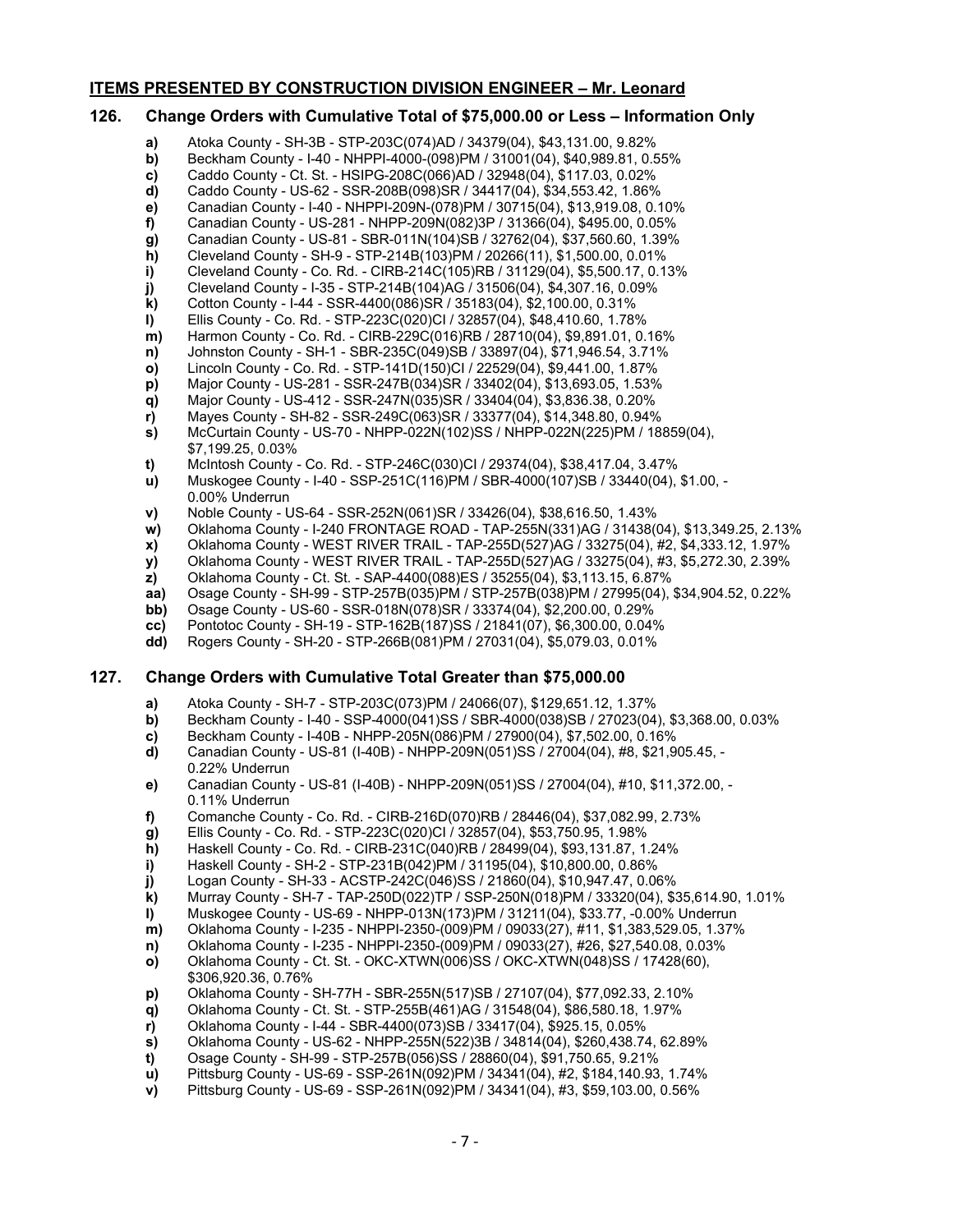- **w)** Sequoyah County I-40/US-64 NHPPI-4000-(248)FP / NHPPI-4000-(064)PM / 10618(07), \$21,678.00, 0.05%
- **x)** Stephens County SH-53 STP-269C(057)PM / 27967(04), #8, \$96,251.19, 2.05%
- **y)** Stephens County SH-53 STP-269C(057)PM / 27967(04), #9, \$12,114.58, -0.26% Underrun
- **z)** Tulsa County SH-20 STP-172B(360)SS / 24346(04), \$211,703.48, 1.37%
- **aa)** Tulsa County Ct. St. STP-172B(400)IG / 25212(04), #7, \$16,298.85, 0.27%<br>**bb)** Tulsa County Ct. St. STP-172B(400)IG / 25212(04), #8, \$198,567.06, 3.23%
- **bb)** Tulsa County Ct. St. STP-172B(400)IG / 25212(04), #8, \$198,567.06, 3.23%
- **cc)** Tulsa County Ct. St. STP-172B(400)IG / 25212(04), #9, \$9,865.75, 0.16%
- **dd)** Tulsa County Ct. St. STP-172B(484)IG / 27291(04), \$9,000.00, 0.12%
- **ee)** Tulsa County I-44 NHPPI-4400(054)PM / NHPPI-4400(077)PM / 33788(04), \$167,301.54, -0.19% Underrun
- **ff)** Tulsa County I-244 SSP-272N(295)PM / 34487(04), \$315,000.00, 5.77%

| ACTION: | LaForge moved and Alexander seconded that the Item be approved as presented.          |
|---------|---------------------------------------------------------------------------------------|
| MOTION: | Carried by the following vote:                                                        |
| AYES:   | Coburn, Grimsley, Freymiller, Shannon, McKown, Dyson, Alexander, LaForge and Peterson |
| NAYES:  | None                                                                                  |
| ABSENT: | None                                                                                  |
|         |                                                                                       |

# **ITEMS PRESENTED BY THE COMPTROLLER DIVISION**

# **128. Proposed Bid Openings – Mr. Hackney, Project Funding Manager**

- **a)** Final November, 2021 Proposed Bid Opening
- **b)** Tentative January, 2022 Proposed Bid Opening

| ACTION: | Shannon moved and Alexander seconded that the Item be approved as presented.          |
|---------|---------------------------------------------------------------------------------------|
| MOTION: | Carried by the following vote:                                                        |
| AYES:   | Coburn, Grimsley, Freymiller, Shannon, McKown, Dyson, Alexander, LaForge and Peterson |
| NAYES:  | None                                                                                  |
| ABSENT: | None                                                                                  |

# **129. Settlement for Damages to State Property – Ms. Hilmes**

- **a)** Mr. Miller Pushmataha County \$287.68
- **b)** Mr. Jackson Bryan County \$385.54

ACTION: Coburn moved and Alexander seconded that the Item be approved as presented. MOTION: Carried by the following vote: AYES: Coburn, Grimsley, Freymiller, Shannon, McKown, Dyson, Alexander, LaForge and Peterson NAYES: None ABSENT: None

## **ITEM PRESENTED BY THE OFFICE ENGINEER – Mr. Delce**

# **130. Awards**

- **a)** Deferral from the July 15, 2021 Regular Bid Opening
- **b)** August 19, 2021 Regular Letting
- **c)** August 20, 2021 Special Bid Opening (Information Only)

| ACTION: | Dyson moved and LaForge seconded that the Item be approved as presented.              |
|---------|---------------------------------------------------------------------------------------|
| MOTION: | Carried by the following vote:                                                        |
| AYES:   | Coburn, Grimsley, Freymiller, Shannon, McKown, Dyson, Alexander, LaForge and Peterson |
| NAYES:  | None                                                                                  |
| ABSENT: | None                                                                                  |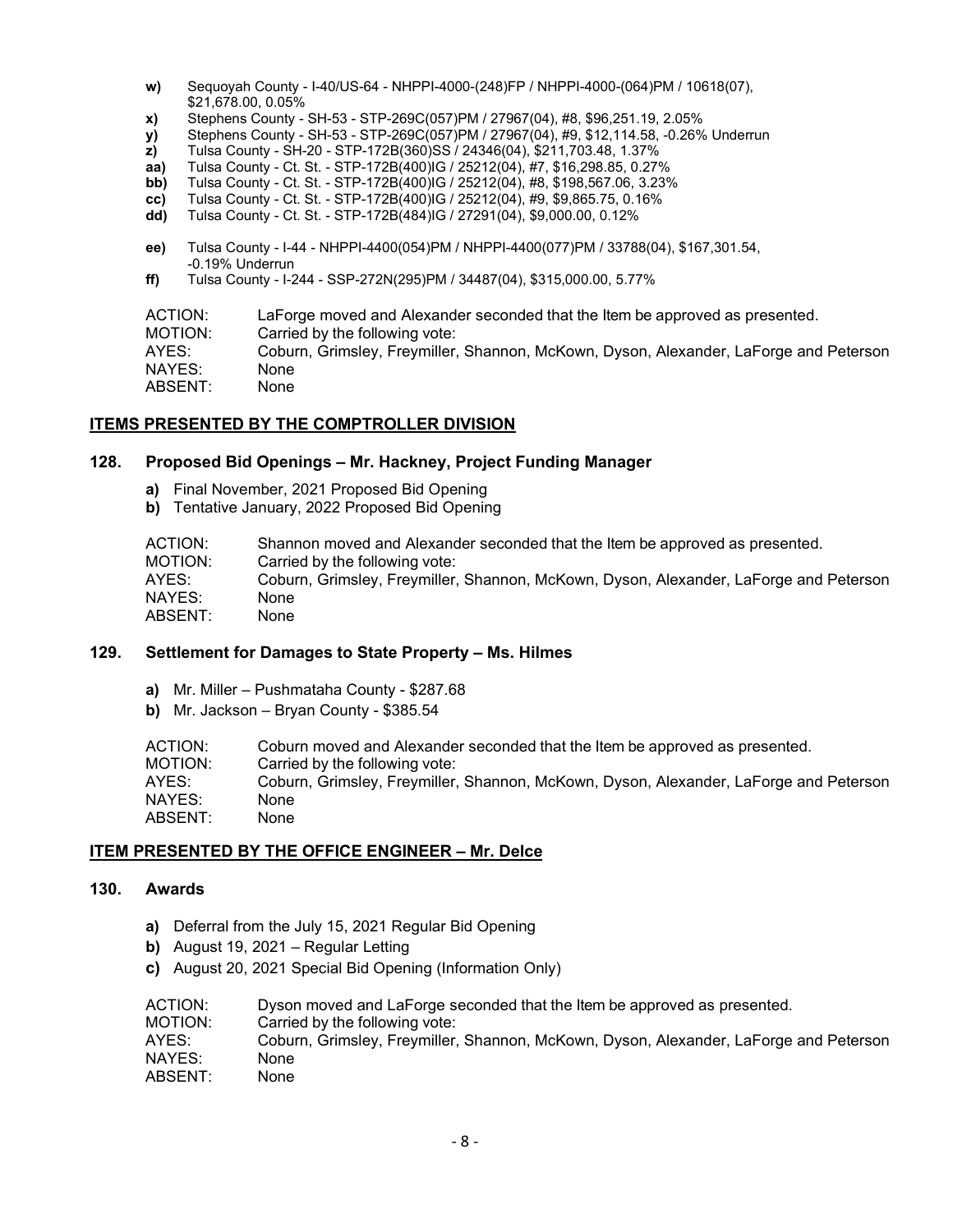# **ITEM PRESENTED BY THE DIRECTOR – Mr. Gatz**

# **131. Authority to Enter into Agreements**

The Department, through the Director of ODOT, requests authorization to negotiate the terms and conditions of a Lease Agreement with Oklahoma Capitol Improvement Authority ("OCIA") related to a loan from the U.S Department of Transportation, pursuant to the Transportation Infrastructure Finance and Innovation Act ("TIFIA"), to OCIA authorized by HB2896. Pursuant to HB2896, proceeds of the TIFIA Loan will fund a portion of the Department's Rural 2-Lane Advancement and Management Program (RAAMP). Rental payments by ODOT to OCIA pursuant to the Lease Agreement will be in amounts sufficient to pay the principal of and interest on, and related costs of, the TIFIA Loan.

| Freymiller moved and LaForge seconded that the Item be approved as presented.         |
|---------------------------------------------------------------------------------------|
| Carried by the following vote:                                                        |
| Coburn, Grimsley, Freymiller, Shannon, McKown, Dyson, Alexander, LaForge and Peterson |
| None                                                                                  |
| None                                                                                  |
|                                                                                       |

# **132. Director's Report**

Secretary Gatz thanked the Commissioners for their consideration and authorization to proceed with the TIFIA Agreement. This is going to be a big help for us to move these projects forward faster. The way that the USDOT has structured this innovative financing program, really presents such a good opportunity and it is hard for us to ignore it.

He advised the Commission that the that Federal Highway Administration put the Department on notice that the highway trust fund is experiencing some funding issues. The Federal Highway Trust Fund, which is funded by Motor Fuel Collections, will go into the negative about mid-October. This has occurred in the past but the Federal Government has always appropriated additional funds either through the general revenue or some form of extension act. If it is not extended, we may be forced to postpone lettings and possibly current contracts. ODOT is monitoring this situation and will take any necessary actions.

This flows directly into the reauthorization of our Federal Transportation Bill. As we have discussed before the reauthorization of a 5-year highway bill has been rolled up into the bipartisan \$1.2 trillion plan. Not all of that is highway and bridge funding, there are many different types of infrastructure that are funded in that plan and our 5-year reauthorization has been included in that plan. The House is scheduled to vote on this by the end of September; ODOT is closely monitoring the situation and we will keep you updated.

We recently opened the newly constructed I-40 interchange at Radio Road in Yukon. The City of Yukon did the environmental work, purchased the right-of-way, and moved the utilities. This is a great example of partnering with local agencies to construct this type of project. This is going to be a very high functioning interchange and certainly one we are very pleased to add to the interstate system.

September 20th-26th is *"Rail Safety Week*". ODOT has partnered with the Oklahoma Railroad Association and through Operation Lifesaver to keep crossings up to date in the form of lights, bells and gate arms. In fact, we had 4 rail crossing improvement projects on today's "Consent Docket". So, *"If the gates are down, don't go around"* is an important safety message for vehicles, as well as pedestrians.

ODOT is continuing our safety campaign *"Make Safety Stick - Everybody Click".* This month's emphasis will be on the dangers of impaired driving; whether from alcohol, marijuana, prescription drugs, or just being sleepy. You all have heard me talk about safety belt usage before and how Oklahoma has to do better. One of the ways that individuals can protect themselves from a potential injury accident or, worse yet, a fatality accident is to use that first line of defense and buckle that seat belt. Let's get our fatality and severe accident numbers down in the State of Oklahoma. There's a very close relationship between seat belt usage and the number of fatality and severe injury accidents we have. So please buckle your seat belt!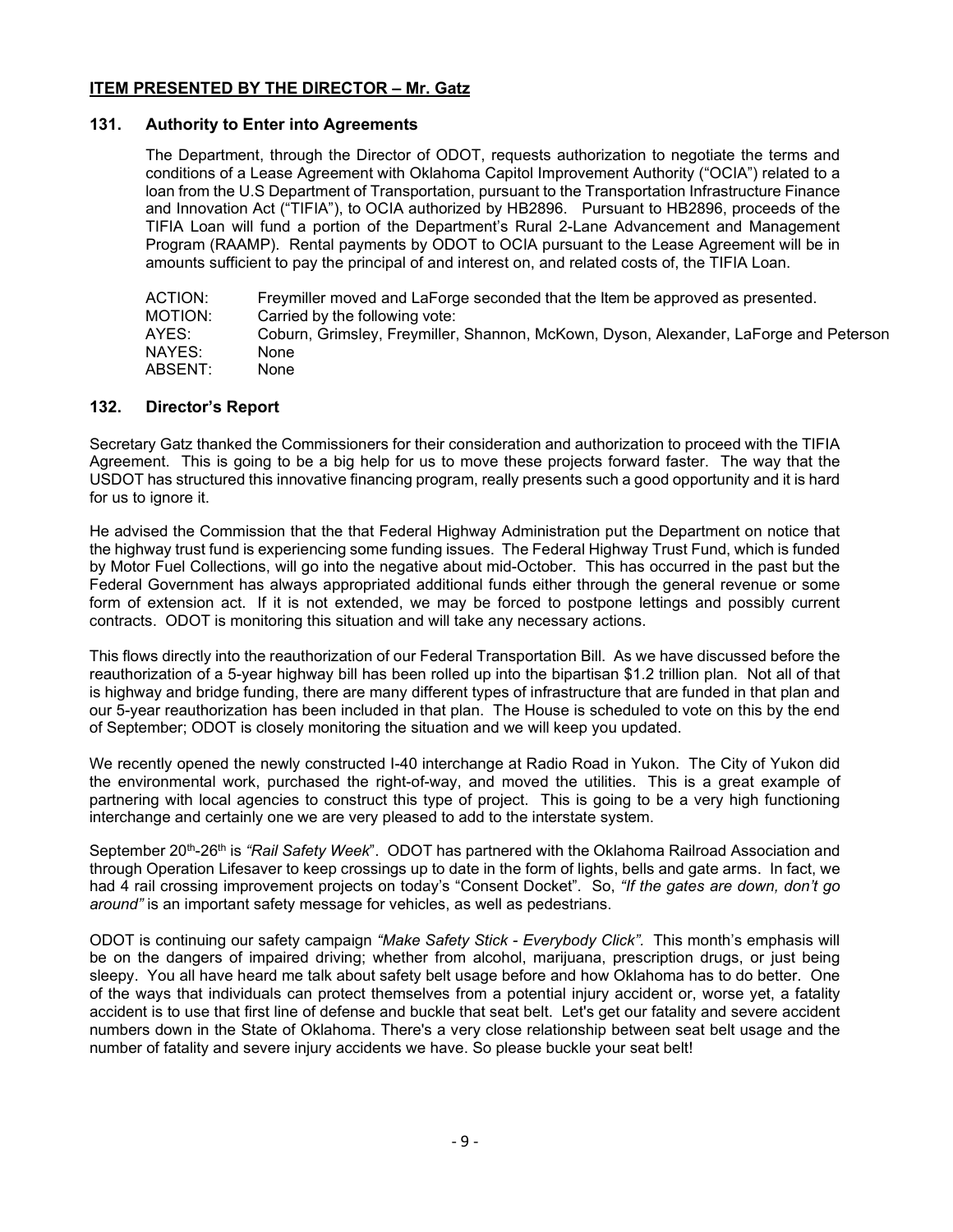You approved an "Emergency Bridge Repair Project" on a county road over I-44 near Lawton. The bridge was damaged by a dump truck with its bed in the up position. Seems like during the summer we see a lot of bridge hits across the State of Oklahoma. I want to remind everybody that 14' feet is Oklahoma's legal over height limit and several of our underpasses are at 14'-6". So, remember to measure your load to avoid this type of incident.

In better news on the subject of bridges, we received the official ranking from our 2020 bridge data; and ODOT has only 67 structurally deficient (SD) bridges out of 6,800. So, we have met our target of getting to 1% in structurally deficient bridges. Oklahoma now ranks #7 nationally for best bridges in the country, which is a great accomplishment! We started this process back in 2006 and we have made steady progress with a laser focus on bridge infrastructure, diligence, and continued support from this Commission and the Legislators. We are continuing our focus to address the remaining SD bridges for the safety of the traveling public. So, congratulations to the Commission, to all Oklahomans, to everyone with the Department, and our Engineering and Contractor Partners that have played a role in helping us accomplish this goal. This is something to really to be proud of.

#### **NOTE:** *Commissioner Shannon asked if this was Oklahoma's first time in the "Top 10" and what was our ranking before.*

Secretary Gatz said we are up two from #9; we first got into the "Top 10" in 2019. This is an achievement that has taken us years to get to; but it shows what focus and resources can accomplish.

*Commissioner Grimsley asked if we could maybe as a part of our safety partnership campaigns, raise public awareness or educate them about Oklahoma bridge heights rules and regulations.*

Secretary Gatz said that's a good idea and we can reach out to Jim Newport with Oklahoma Trucking Association and visit with him and get his input. These operators have to be really, really attentive to those height restrictions. But that's a great point and I think we can put something together along those lines.

*(A lengthy discussion ensued about bridge hits, liability insurance amounts that trucking companies are required to carry, suggested weigh station facilities be open 24/7, investing more money in ports of entry, etc.)*

*Commissioner Grimsley complimented District II Engineer, Anthony Echelle and his staff for the A-Team work on the Calera Project that has been underway for a couple of years. US-69 is an incredibly busy section of highway and it's absolutely amazing how that project has progressed; how they are successfully diverting traffic over it, minimizing impacts on the traveling public and keeping me informed.*

Secretary Gatz said, "Thank you Commissioner, I appreciate you recognizing that; this is the largest contract the Department ever let, and it's been well-managed, got a great Construction Contractor on it, and everybody's doing a good job". It will be really good when it's completed, and we look forward to cutting the ribbon on it, in the not-too-distant future.

**Information Only**: No Commission action required.

## **ITEM PRESENTED BY COMMISSION CHAIRMAN**

# **133. Adjournment Motion**

| ACTION:<br>Coburn moved and Shannon seconded that the Meeting be adjourned.                    |  |
|------------------------------------------------------------------------------------------------|--|
| MOTION:<br>Carried by the following vote:                                                      |  |
| AYES:<br>Coburn, Grimsley, Freymiller, Shannon, McKown, Dyson, Alexander, LaForge and Peterson |  |
| NAYES:<br>None                                                                                 |  |
| ABSENT:<br>None                                                                                |  |

## **Meeting adjourned at 11:45 a.m.**